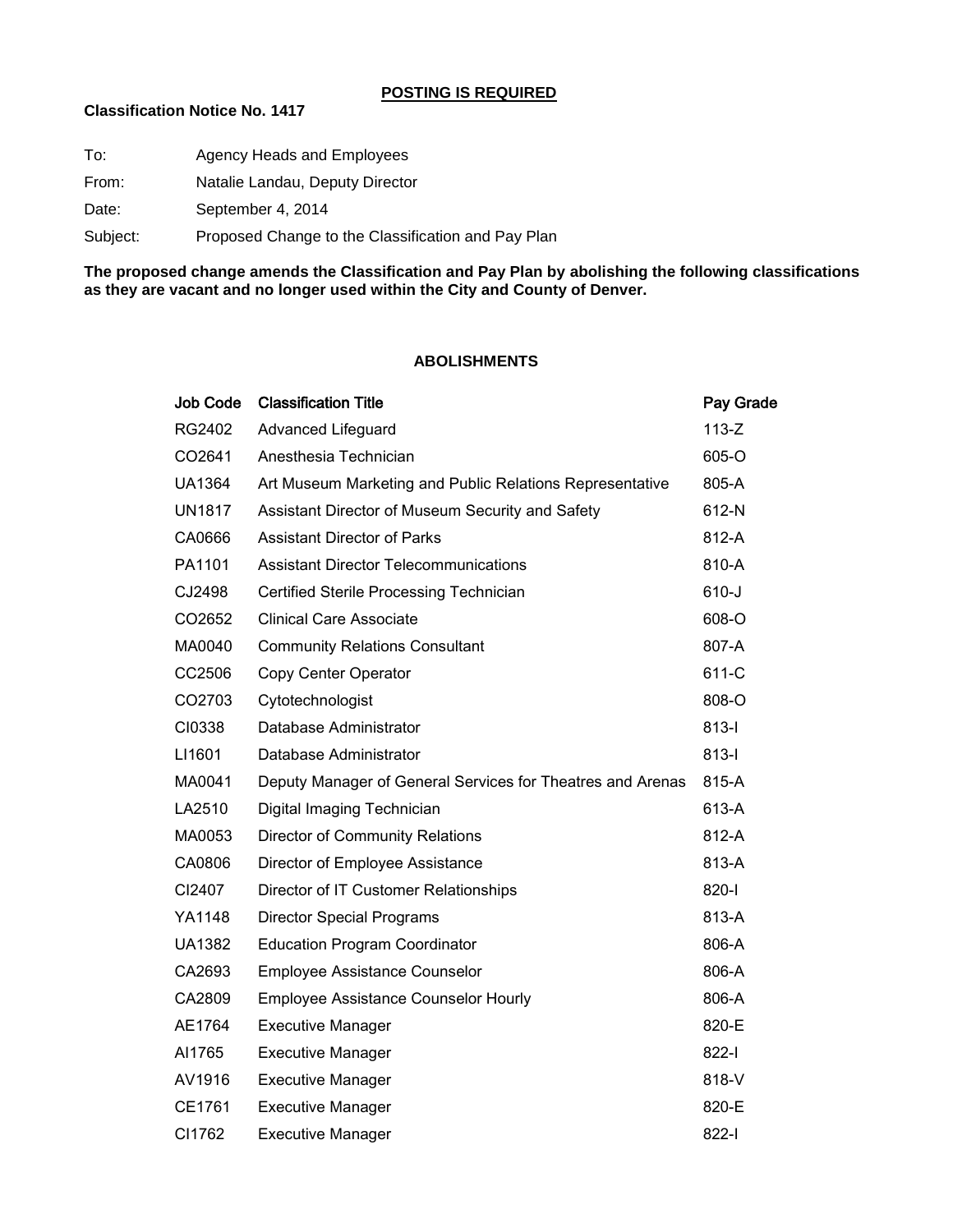| <b>Job Code</b> | <b>Classification Title</b>             | Pay Grade |
|-----------------|-----------------------------------------|-----------|
| CV1913          | <b>Executive Manager</b>                | 818-V     |
| EE1767          | <b>Executive Manager</b>                | 820-E     |
| EI1768          | <b>Executive Manager</b>                | 822-l     |
| LV1915          | <b>Executive Manager</b>                | 818-V     |
| ME1787          | <b>Executive Manager</b>                | 820-E     |
| MI1789          | <b>Executive Manager</b>                | 822-l     |
| MV1914          | <b>Executive Manager</b>                | 818-V     |
| CA2520          | <b>Exhibition Designer</b>              | 616-A     |
| <b>UA2521</b>   | <b>Exhibition Designer</b>              | 616-A     |
| CO2711          | Imaging Operations Supervisor           | 811-O     |
| MA9999          | <b>Independent Monitor</b>              | $000-X$   |
| CJ2541          | Information Display Technician          | 619-J     |
| CO2640          | Lead Radiographic Support Technician    | 606-O     |
| CE2168          | Manager 1                               | 818-E     |
| EA1781          | Manager 2                               | 815-A     |
| UC2563          | <b>Museum Collection Assistant</b>      | 613-C     |
| CC2564          | <b>Museum Curatorial Assistant</b>      | 611-C     |
| <b>UC2565</b>   | <b>Museum Curatorial Assistant</b>      | 611-C     |
| <b>UN1974</b>   | Museum Dock Officer                     | 609-N     |
| CO0597          | <b>Nutritionist</b>                     | 804-O     |
| CC2579          | Press Operator                          | 611-C     |
| LC2580          | Press Operator                          | 611-C     |
| CO2639          | Radiographic Support Technician         | 605-O     |
| NW1461          | <b>Security Sergeant</b>                | $000-X$   |
| CJ2594          | Senior Equipment Repair Technician      | $616 - J$ |
| <b>UA2587</b>   | <b>Senior Exhibition Designer</b>       | 807-A     |
| CE0385          | <b>Surveying Associate</b>              | 620-E     |
| CI1017          | <b>Telecommunications Administrator</b> | 812-l     |

Per Career Service Rule 7-37 A – "If it is determined, as a result of an audit or maintenance study, that changes to the classification and pay plan are necessary, the effective date of any resulting changes to the classification and pay plan shall be the beginning of the first work week following approval by the Mayor or by the City Council over the Mayor's veto."

The Career Service Executive Personnel Director shall provide those appointing authorities who are affected with a draft of proposed changes in the plan, and notice shall be posted on appropriate bulletin boards at least thirteen calendar days from the date of this notice.